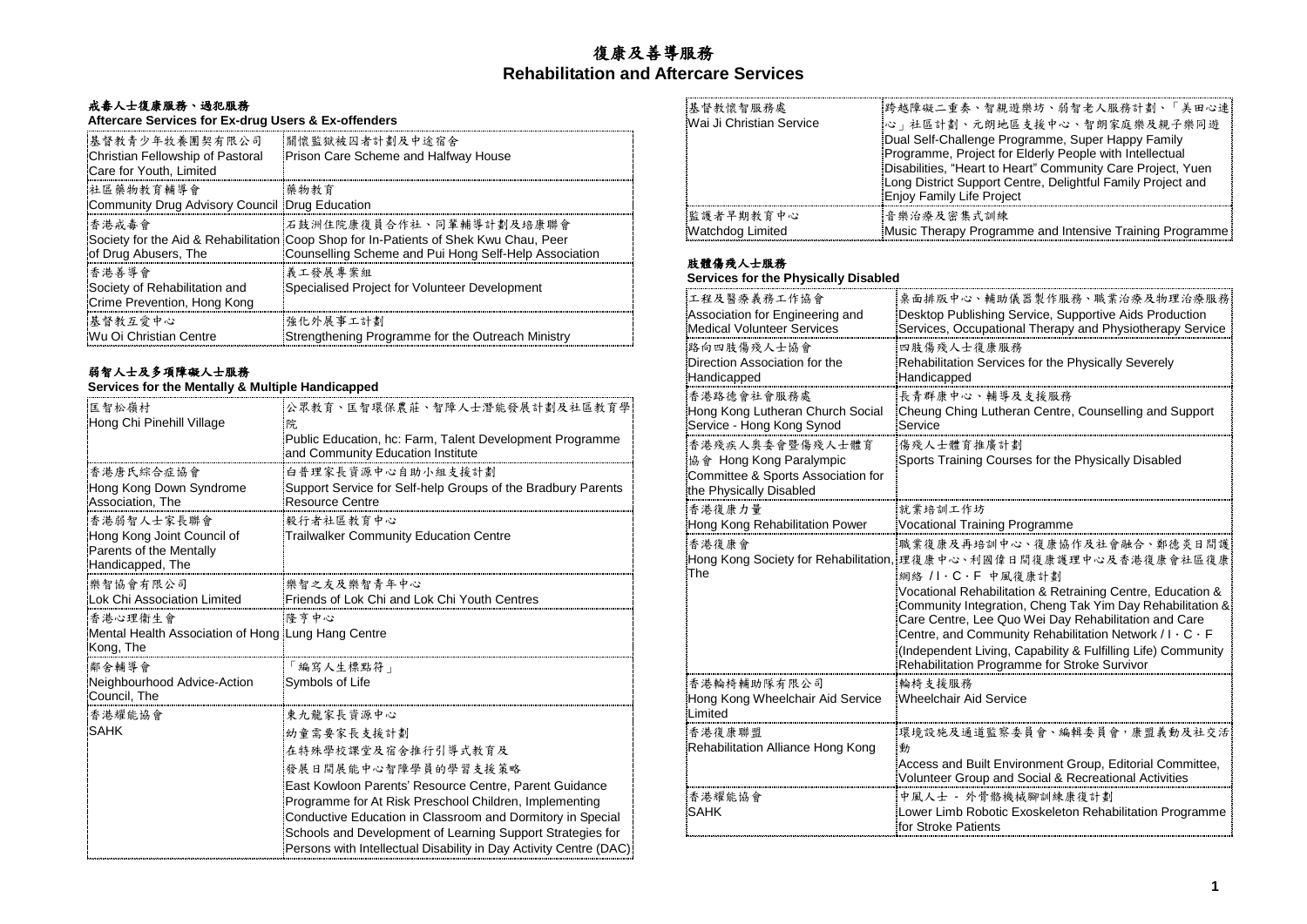# 復康及善導服務 **Rehabilitation and Aftercare Services**

#### 視覺受損人士、聽覺受損人士服務 **Services for the Visually & Hearing Impaired**

| 心光盲人院暨學校有限公司                                                  | 隱蔽校友及失業校友關顧計劃、護理安老院、教育支援服務計                                                                                                                              |
|---------------------------------------------------------------|----------------------------------------------------------------------------------------------------------------------------------------------------------|
| Ebenezer School & Home for the                                | 劃及幼兒中心                                                                                                                                                   |
| Visually Impaired Limited                                     | Caring Work for Hidden Alumni & Unemployed Alumni, Care<br>and Attention Home for the Elderly, Educational Supportive<br>Programme and Child Care Centre |
| 香港失明人協進會                                                      | 視障人士輔導及家庭支援服務、視障學童支援服務                                                                                                                                   |
| Hong Kong Blind Union                                         | Counselling & Family Support Services for Visually Impaired<br>People, Supportive Services for Visually Impaired Students                                |
| 香港失明人互聯會                                                      | 社交及康樂中心                                                                                                                                                  |
| Hong Kong Federation of the Blind                             | Social and Recreational Centre                                                                                                                           |
| 香港導盲犬協會有限公司                                                   | 導盲犬服務犬繁殖、培訓及命名計劃                                                                                                                                         |
| Hong Kong Guide Dogs Association<br>Limited                   | Guide Dog Breeding, Training and Naming Programme                                                                                                        |
| 香港路德會社會服務處                                                    | 社交及康樂中心                                                                                                                                                  |
| Hong Kong Lutheran Church Social<br>Service - Hong Kong Synod | Social and Recreational Centres                                                                                                                          |
| 香港導盲犬服務中心有限公司                                                 | 導盲犬服務本地化計劃                                                                                                                                               |
| Limited                                                       | Hong Kong Seeing Eye Dog Services Localisation of Seeing Eye Dog Services                                                                                |
| 香港盲人輔導會                                                       | 圖書館、職業支援及發展中心、點字製作、盲人工廠,視聽                                                                                                                               |
| Hong Kong Society for the Blind, The 降人士支援計劃及家居復康訓練           |                                                                                                                                                          |
|                                                               | Library, Career Support and Development Centre, Braille<br>Production, Factory, Deafblind Support Services and<br>Community-based Training               |
| 香港聾人福利促進會                                                     | 家長/親屬資源中心、流動聽覺甄別服務、耳模製造、社區教                                                                                                                              |
| Hong Kong Society for the Deaf, The                           | 育聽障體驗計劃、克服聽障顯關懷、約翰賽斯中心家長函授課<br>程、人工耳蝸互助小組、特殊幼兒中心及社交及康樂服務中心                                                                                               |
|                                                               | Parents/Relatives Resource Centre, Mobile Audiometric<br>Screening Service, Earmould Production, Community                                               |
|                                                               | Education Experiential Programme, Caring Programme for                                                                                                   |
|                                                               | the Hearing Impaired and their Families, John Tracy Clinic<br>Correspondence Course, Cochlear Implant Mutual Support                                     |
|                                                               | Group, Special Child Care Centres and Social and                                                                                                         |
|                                                               | <b>Recreational Centres</b>                                                                                                                              |
| 五旬節聖潔會靈光白普理失明人中心                                              | 熱線服務、社區教育計劃及視障人士服務                                                                                                                                       |
| Pentecostal Holiness Church Ling                              | Hotline Service, Community Education Programme & Direct                                                                                                  |
| Kwong Bradbury Centre for the Blind                           | <b>Blind Service</b>                                                                                                                                     |
| 龍耳有限公司                                                        | 就業服務及培訓中心                                                                                                                                                |
| Silence Limited                                               | <b>Employment Support &amp; Training Centre</b>                                                                                                          |
| 宣美語言及聽覺訓練中心                                                   | 聽覺服務及指導家長工作                                                                                                                                              |
| Suen Mei Speech & Hearing Centre                              | Audiological Work and Parental Guidance                                                                                                                  |

## 精神病患者及康復者服務

## **Services for the Mentally Ill & Ex-mentally ill**

| 浸信會愛羣社會服務處                     | 2. 包童身心健康服務                          |
|--------------------------------|--------------------------------------|
| Baptist Oi Kwan Social Service | Mental Wellness Service for Children |

| 精神康復者互助小組暨資源中心                                                             |
|----------------------------------------------------------------------------|
| Mutual Help Group & Resource Centre for Ex-mentally III<br>Patients        |
| 進食失調預防及治療計劃<br>Eating Disorders Prevention & Treatment Programme           |
| 『以家為本』心理健康服務<br>Family Mental Health Service                               |
| 悦和居、頤悅軒<br>Yuet Wo House, Yi Yuet Hin                                      |
| <b>憂聆冰室情緒支援計劃</b><br>Depression Relief Project                             |
| 職能評估及優化計劃<br>Vocational Assessment and Intervention Enhancement<br>Project |
| 『SUN Teens』青少年精神健康計劃<br>"SUN Teens" Youth Mental Health Project            |
| 青年新領域—青少年精神健康服務<br>Youth Outlook - Youth Mental Health Service             |
| 學童精神健康服務<br>School-Family - Community Linkage Mental Health Project        |
|                                                                            |

# 職業傷患、長期病患者及癌症康復者服務

| Services for the Occupationally Injured, the Chronically III & Cancer Survivors |
|---------------------------------------------------------------------------------|
|---------------------------------------------------------------------------------|

| 自強協會有限公司                                                                            | 嚴 重工傷 支 援 服 務                                                                                        |
|-------------------------------------------------------------------------------------|------------------------------------------------------------------------------------------------------|
| 1st Step Association Limited                                                        | Supportive Service for Serious Injured Workers                                                       |
| 藝術在醫院有限公司                                                                           | 創意藝術工作坊                                                                                              |
| Art in Hospital Limited                                                             | Creative Arts Workshop                                                                               |
| 工業傷亡權益會有限公司<br>Association for the Rights of<br>Industrial Accident Victims Limited | 職業意外受害者支援服務計劃<br>Occupational Accident Victims Support Service Project                               |
| 關心您的心                                                                               | 「護"您"心瓣」計劃                                                                                           |
| Care For Your Heart                                                                 | Community Care of Patients with Valve Disease                                                        |
| 香港乳癌基金會有限公司<br>Hong Kong Breast Cancer<br>Foundation Limited                        | 乳癌支援服務<br>Breast Cancer Patient Support Services                                                     |
| 香港肌健協會                                                                              | :"互助展光芒"─肌肉萎縮症患者社區關懷計劃                                                                               |
| Association                                                                         | Hong Kong Neuro-Muscular Disease [Community Care to the Neuro-Muscular Disease Patients]             |
| 香港造口人協會有限公司<br>Hong Kong Stoma Association Ltd                                      | 造口人士復康服務及地區網絡計劃<br>Rehabilitation Services and District Network Project for<br><b>Stoma Patients</b> |
| 香港工人健康中心有限公司                                                                        | 職業健康教育及推廣、職業復康諮詢服務及工傷社區復康支援                                                                          |
| Hong Kong Workers' Health Centre                                                    | Occupational Health Education & Promotion, Occupational                                              |
| II imited                                                                           | Rehabilitation Service and Community Rehabilitation                                                  |
|                                                                                     |                                                                                                      |